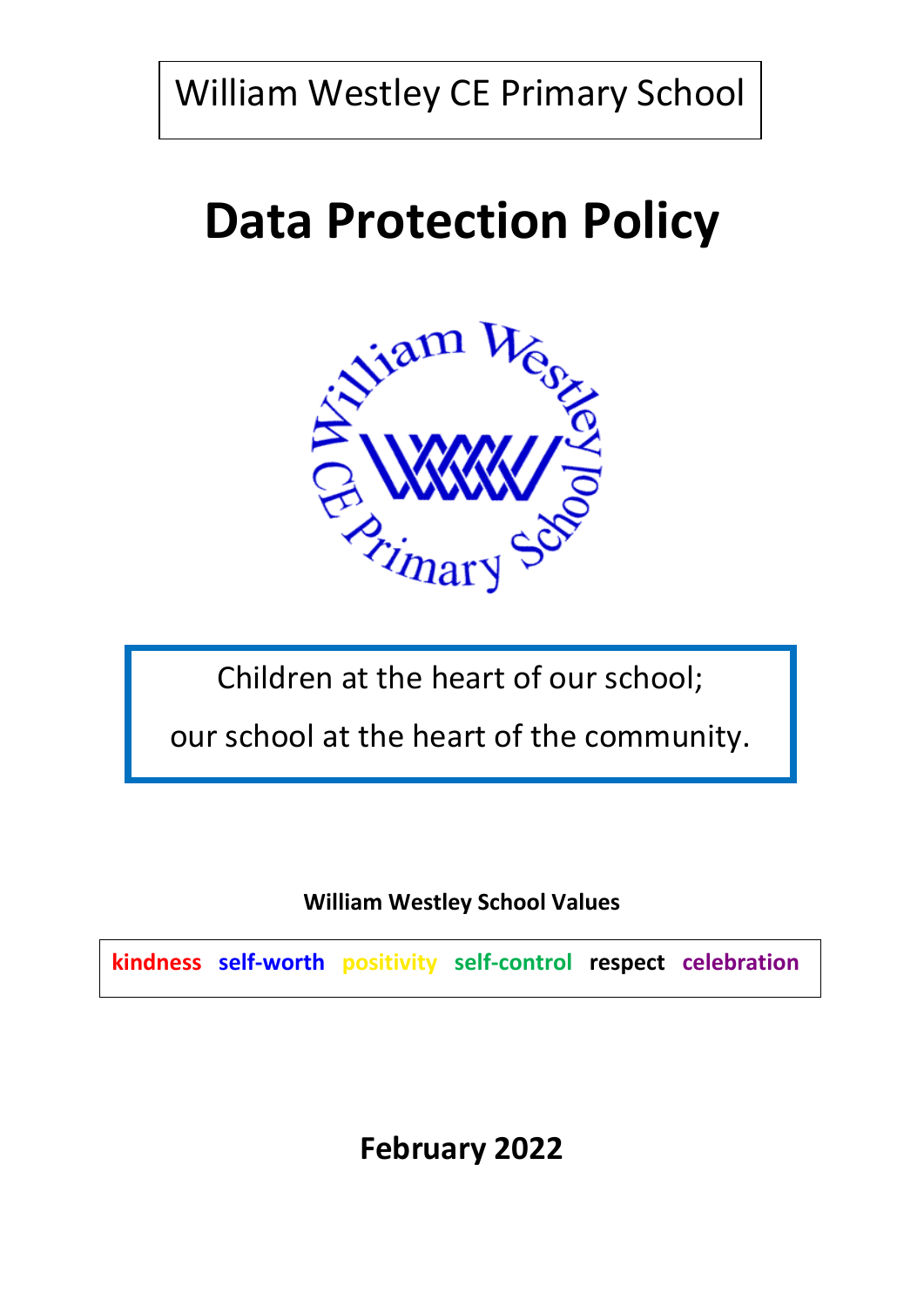# **William Westley CE Primary School Date Protection Policy**

Date for full implementation: 8<sup>th</sup> February 2022

Review date: 7<sup>th</sup> February 2023

#### **Contents**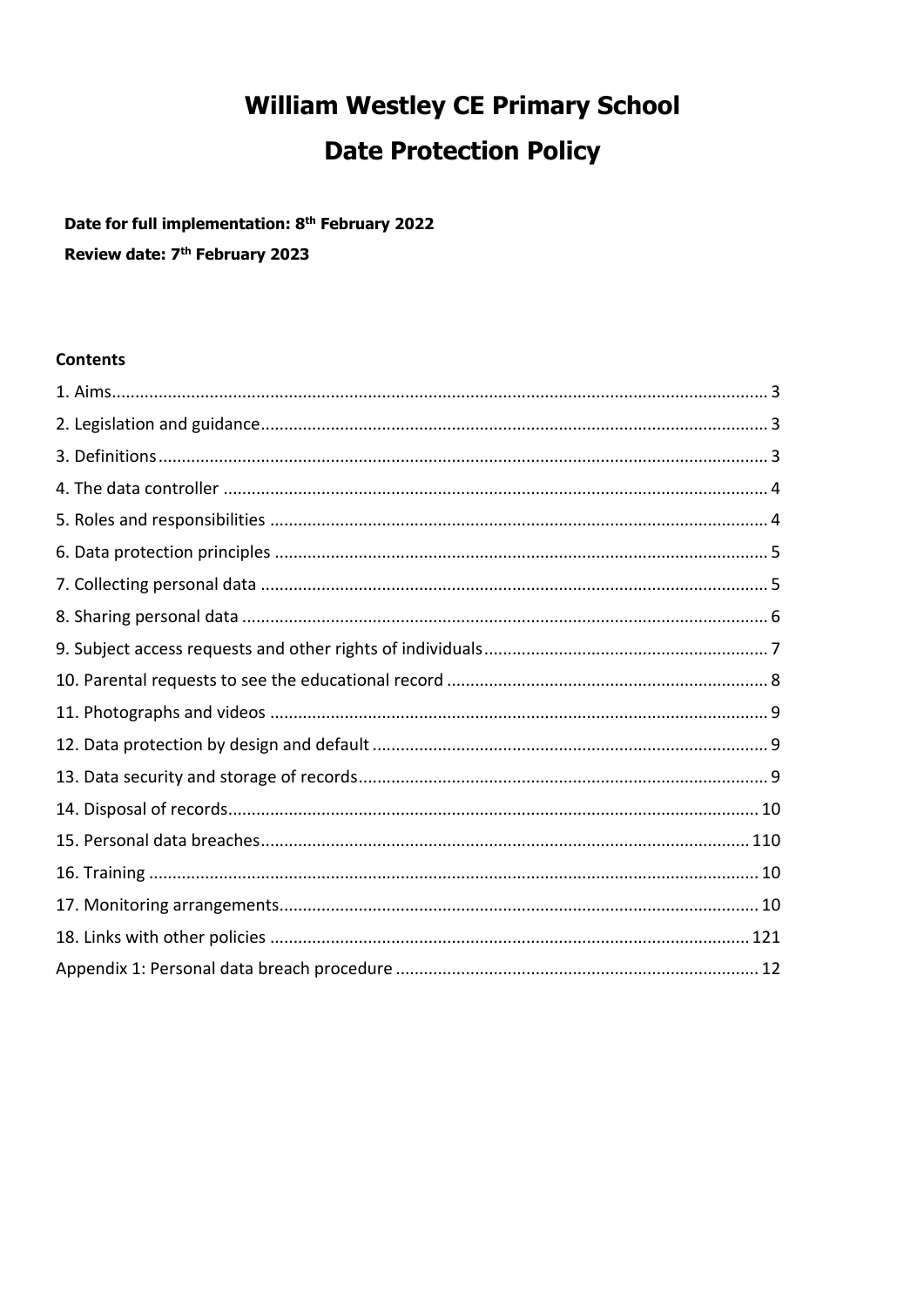# **1. Aims**

Our school aims to ensure that all personal data collected about staff, pupils, parents, governors, visitors and other individuals is collected, stored and processed in accordance with the General Data Protection [Regulation \(EU\) 2016/679 \(GDPR\)](https://eur-lex.europa.eu/legal-content/EN/TXT/?qid=1528874672298&uri=CELEX:02016R0679-20160504) and the [Data Protection Act 2018 \(DPA 2018\).](http://www.legislation.gov.uk/ukpga/2018/12/contents/enacted)

This policy applies to all personal data, regardless of whether it is in paper or electronic format.

## **2. Legislation and guidance**

This policy meets the requirements of the GDPR and the expected provisions of the DPA 2018. It is based on guidance published by the Information Commissioner's Office (ICO) on the [GDPR.](https://ico.org.uk/for-organisations/guide-to-the-general-data-protection-regulation-gdpr/)

In addition, this policy complies with regulation 5 of the Education (Pupil Information) (England) [Regulations 2005](http://www.legislation.gov.uk/uksi/2005/1437/regulation/5/made), which gives parents the right of access to their child's educational record.

## **3. Definitions**

| Term                                | <b>Definition</b>                                                                                                                                                                                                                          |
|-------------------------------------|--------------------------------------------------------------------------------------------------------------------------------------------------------------------------------------------------------------------------------------------|
| <b>Personal data</b>                | Any information relating to an identifiable<br>living person who can be directly or indirectly<br>identified in particular by reference to an<br>identifier.                                                                               |
| Special categories of personal data | Special category data is personal data which<br>the GDPR says is more sensitive, and so<br>needs more protection, including information<br>about an individual's:                                                                          |
|                                     | Racial or ethnic origin                                                                                                                                                                                                                    |
|                                     | Political opinions                                                                                                                                                                                                                         |
|                                     | Religious or philosophical beliefs                                                                                                                                                                                                         |
|                                     | Trade union membership                                                                                                                                                                                                                     |
|                                     | Genetics                                                                                                                                                                                                                                   |
|                                     | Biometrics (such as fingerprints,<br>retina and iris patterns), where used<br>for identification purposes                                                                                                                                  |
|                                     | Health - physical or mental                                                                                                                                                                                                                |
|                                     | Sex life or sexual orientation                                                                                                                                                                                                             |
| <b>Processing</b>                   | Any action performed on personal data, such<br>as collecting, recording, organising,<br>structuring, storing, adapting, altering,<br>retrieving, using, disseminating, erasing or<br>destroying.<br>Processing can be automated or manual. |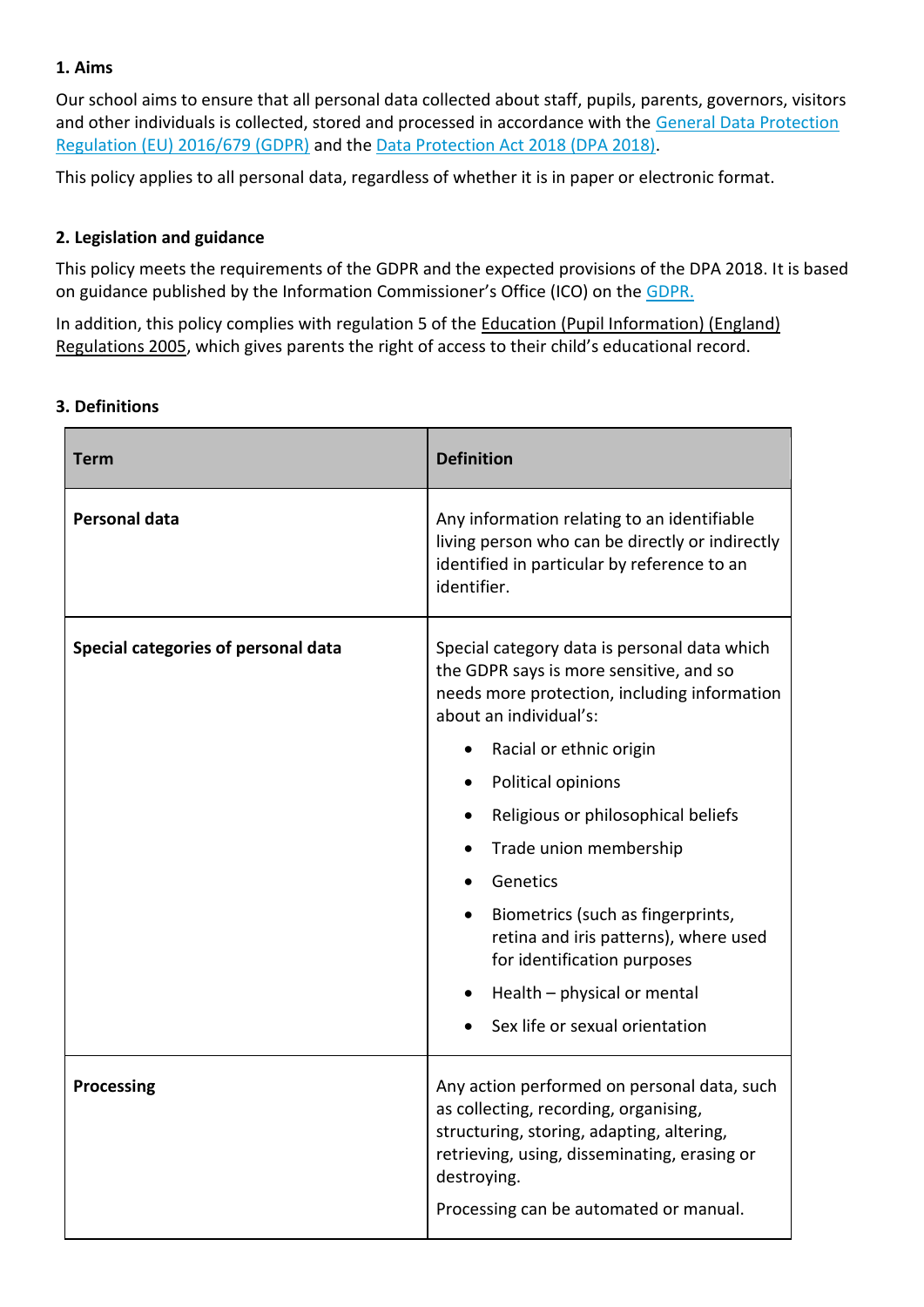| Data subject         | The identified or identifiable individual<br>whose personal data is held or processed.                                                                     |
|----------------------|------------------------------------------------------------------------------------------------------------------------------------------------------------|
| Data controller      | A person or organisation that determines the<br>purposes and the means of processing of<br>personal data.                                                  |
| Data processor       | A person or other body, other than an<br>employee of the data controller, who<br>processes personal data on behalf of the data<br>controller.              |
| Personal data breach | A breach of security leading to the accidental<br>or unlawful destruction, loss, alteration,<br>unauthorised disclosure of, or access to<br>personal data. |

# **4. The data controller**

Our school processes personal data relating to parents, pupils, staff, governors, visitors and others, and therefore is a data controller.

The school has paid its data protection fee to the ICO and will pay this annually or as otherwise legally required.

#### **5. Roles and responsibilities**

This policy applies to **all staff** employed by our school, and to external organisations or individuals working on our behalf. Staff who do not comply with this policy may face disciplinary action.

#### **5.1 Governing board**

The governing board has overall responsibility for ensuring that our school complies with all relevant data protection obligations.

#### **5.2 Data protection officer**

The data protection officer (DPO) is responsible for overseeing the implementation of this policy, monitoring our compliance with data protection law, and developing related policies and guidelines where applicable.

 They will provide an annual report of their activities directly to the governing board and, where relevant, report to the board their advice and recommendations on school data protection issues.

For routine enquiries about this policy, contact the school's data protection representative in the first instance Jennie Spenceley, finance@williamwestley.cambs.sch.uk

The DPO is also a point of contact for individuals whose data the school processes, and the first point of contact for the ICO.

Full details of the DPO's responsibilities are set out in their job description.

Our DPO is Donna Flynn and is contactable via [dpo@theictservice.org.uk](mailto:dpo@theictservice.org.uk)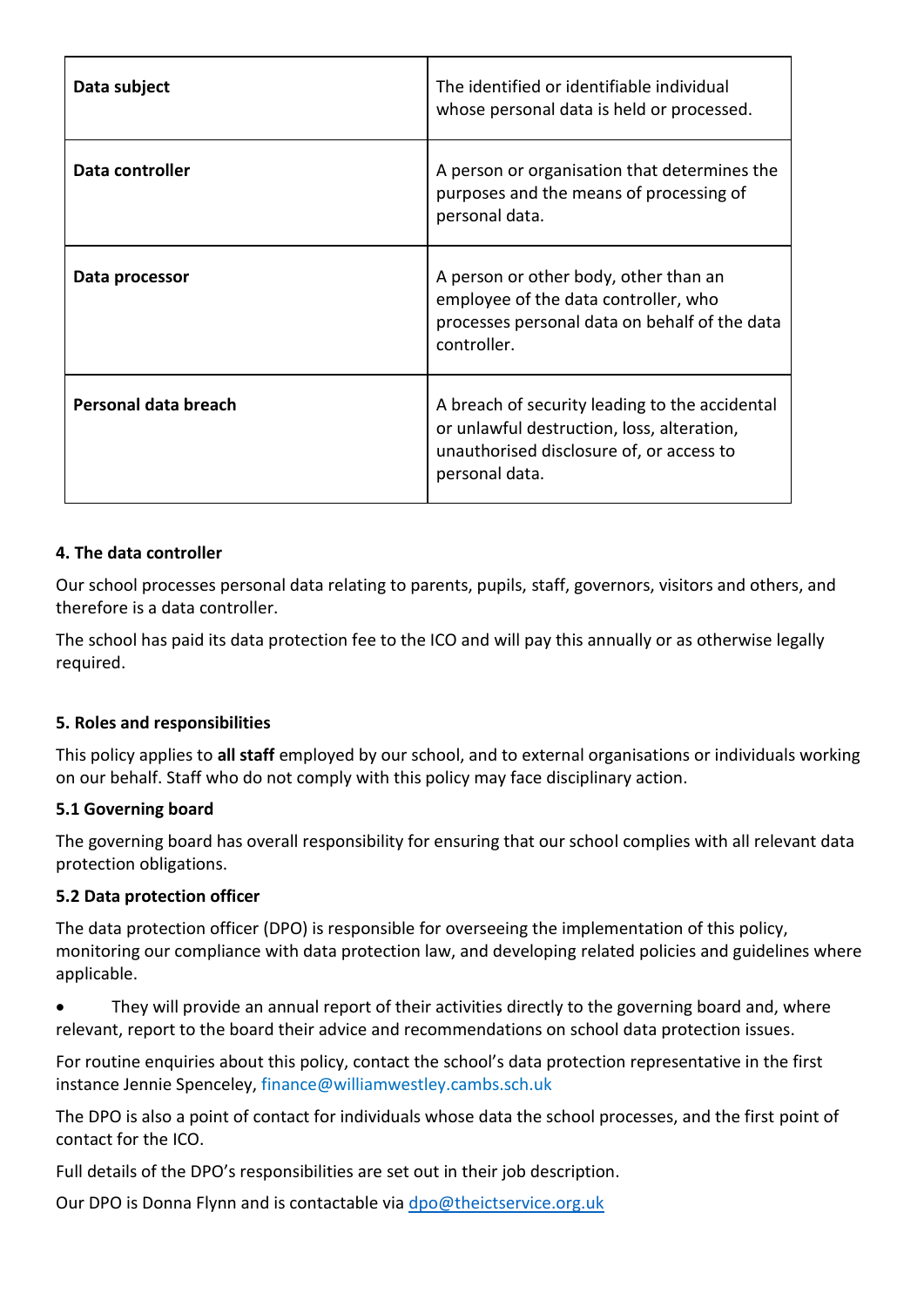# **5.3 Headteacher**

The headteacher acts as the representative of the data controller on a day-to-day basis.

# **5.4 All staff**

Staff are responsible for:

- Collecting, storing and processing any personal data in accordance with this policy
- Informing the school of any changes to their personal data, such as a change of address
- Contacting the designated school contact, or the DPO, in the following circumstances:
	- o With any questions about the operation of this policy, data protection law, retaining personal data or keeping personal data secure
	- o If they have any concerns that this policy is not being followed
	- o If they are unsure whether or not they have a lawful basis to use personal data in a particular way
	- $\circ$  If they need to rely on or capture consent, draft a privacy notice, deal with data protection rights invoked by an individual, or transfer personal data outside the European Economic Area
	- o If there has been a data breach
	- $\circ$  Whenever they are engaging in a new activity that may affect the privacy rights of individuals
	- o If they need help with any contracts or sharing personal data with third parties

# **6. Data protection principles**

The GDPR is based on data protection principles that our school must comply with.

The principles say that personal data must be:

- Processed lawfully, fairly and in a transparent manner
- Collected for specified, explicit and legitimate purposes
- Adequate, relevant and limited to what is necessary to fulfil the purposes for which it is processed
- Accurate and, where necessary, kept up to date
- Kept for no longer than is necessary for the purposes for which it is processed
- Processed in a way that ensures it is appropriately secure

This policy sets out how the school aims to comply with these principles.

#### **7. Collecting personal data**

#### **7.1 Lawfulness, fairness and transparency**

We will only process personal data where we have one of 6 'lawful bases' (legal reasons) to do so under data protection law:

- The data needs to be processed so that the school can **fulfil a contract** with the individual, or the individual has asked the school to take specific steps before entering into a contract
- The data needs to be processed so that the school can **comply with a legal obligation**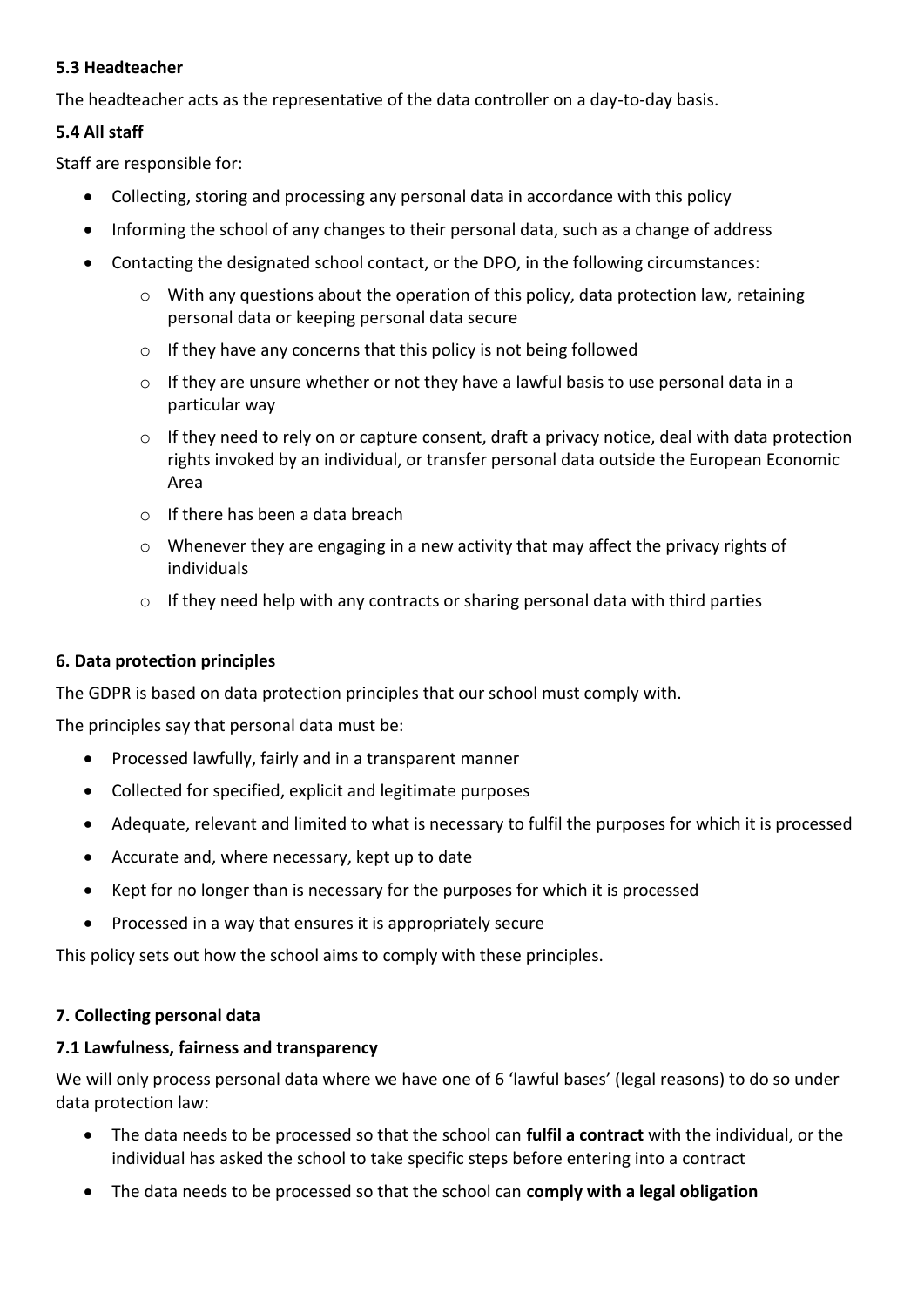- The data needs to be processed to ensure the **vital interests** of the individual e.g. to protect someone's life
- The data needs to be processed so that the school, as a public authority, can perform a task **in the public interest,** and carry out its official functions
- The data needs to be processed for the **legitimate interests** of the school or a third party (provided the individual's rights and freedoms are not overridden)
- The individual (or their parent/carer when appropriate in the case of a pupil) has freely given clear **consent**

For special categories of personal data, we will also meet one of the special category conditions for processing which are set out in the GDPR and Data Protection Act 2018.

- The individual (or their parent/carer when appropriate in the case of a pupil) has given **explicit consent**
- The data needs to be processed to perform or exercise obligations or rights in relation to **employment, social security or social protection law**
- The data needs to be processed to ensure the **vital interests** of the individual or another person, where the individual is physically or legally incapable of giving consent
- The data has already been made **manifestly public** by the individual
- The data needs to be processed for the establishment, exercise or defence of **legal claims**
- The data needs to be processed for reasons of **substantial public interest** as defined in legislation
- The data needs to be processed for **health or social care purposes**, and the processing is done by, or under the direction of, a health or social work professional or by any other person obliged to confidentiality under law
- The data needs to be processed for **public health reasons**, and the processing is done by, or under the direction of, a health professional or by any other person obliged to confidentiality under law
- The data needs to be processed for **archiving purposes**, scientific or historical research purposes, or statistical purposes, and the processing is in the public interest

For criminal offence data, we will meet both a lawful basis and a condition set out under data protection law. Conditions include:

- The individual (or their parent/carer when appropriate in the case of a pupil) has given **consent**
- The data needs to be processed to ensure the **vital interests** of the individual or another person, where the individual is physically or legally incapable of giving consent
- The data has already been made **manifestly public** by the individual
- The data needs to be processed for or in connection with legal proceedings, to obtain legal advice, or for the establishment, exercise or defence of **legal rights**
- The data needs to be processed for reasons of **substantial public interest** as defined in legislation

Whenever we first collect personal data directly from individuals, we will provide them with the relevant information required by data protection law.

We will always consider the fairness of our data processing. We will ensure we do not handle personal data in ways that individuals would not reasonably expect, or use personal data in ways which have unjustified adverse effects on them.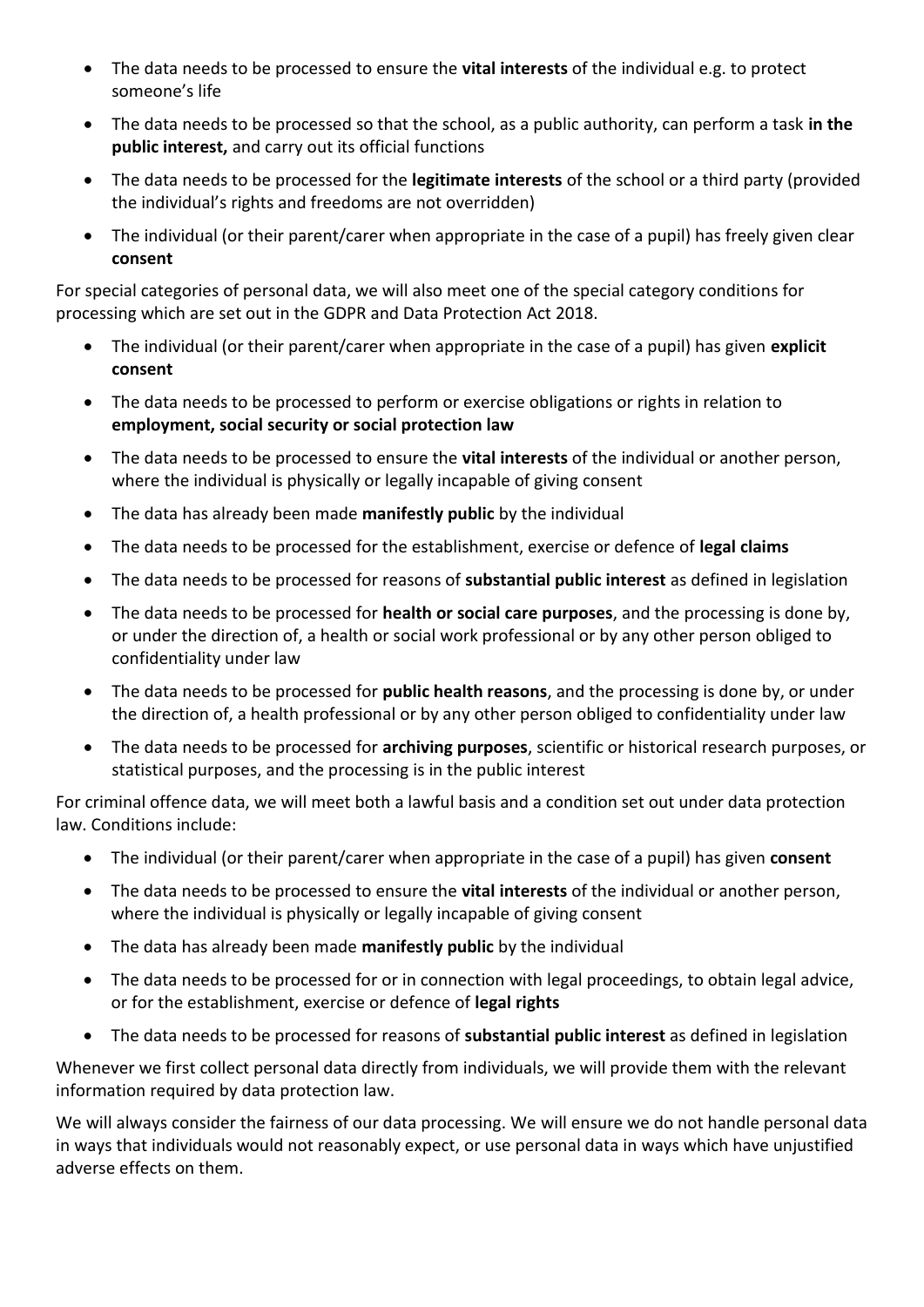# **7.2 Limitation, minimisation and accuracy**

We will only collect personal data for specified, explicit and legitimate reasons. We will explain these reasons to the individuals when we first collect their data.

If we want to use personal data for reasons other than those given when we first obtained it, we will inform the individuals concerned before we do so, and seek consent where necessary.

Staff must only process personal data where it is necessary in order to do their jobs.

We will keep data accurate and, where necessary, up-to-date. Inaccurate data will be rectified or erased when appropriate.

When staff no longer need the personal data they hold, they must ensure it is deleted or anonymised. This will be done in accordance with the Retention Schedule set out in the Information and Record Management Society's Toolkit for Schools.

## **8. Sharing personal data**

We will not normally share personal data with anyone else, but may do so where it is set out in our Privacy Notices or there are certain circumstances where we may be required to do so and:

- There is an issue with a pupil or parent/carer that puts the safety of our staff at risk
- We need to liaise with other agencies we will seek consent as necessary before doing this
- Our suppliers or contractors need data to enable us to provide services to our staff and pupils for example, IT companies. When doing this, we will:
	- o Only appoint suppliers or contractors which can provide sufficient guarantees that they comply with data protection law
	- $\circ$  Establish a contract with the supplier or contractor to ensure the fair and lawful processing of any personal data we share
	- o Only share data that the supplier or contractor needs to carry out their service, and information necessary to keep them safe while working with us

We will also share personal data with law enforcement and government bodies where we are legally required to do so.

We may also share personal data with emergency services and local authorities to help them to respond to an emergency situation that affects any of our pupils or staff.

Where we transfer personal data internationally, we will do so in accordance with data protection law.

# **9. Subject access requests and other rights of individuals**

#### **9.1 Subject access requests**

Individuals have a right to make a 'subject access request' to gain access to personal information that the school holds about them. This includes:

- Confirmation that their personal data is being processed
- Access to a copy of the data
- The purposes of the data processing
- The categories of personal data concerned
- Who the data has been, or will be, shared with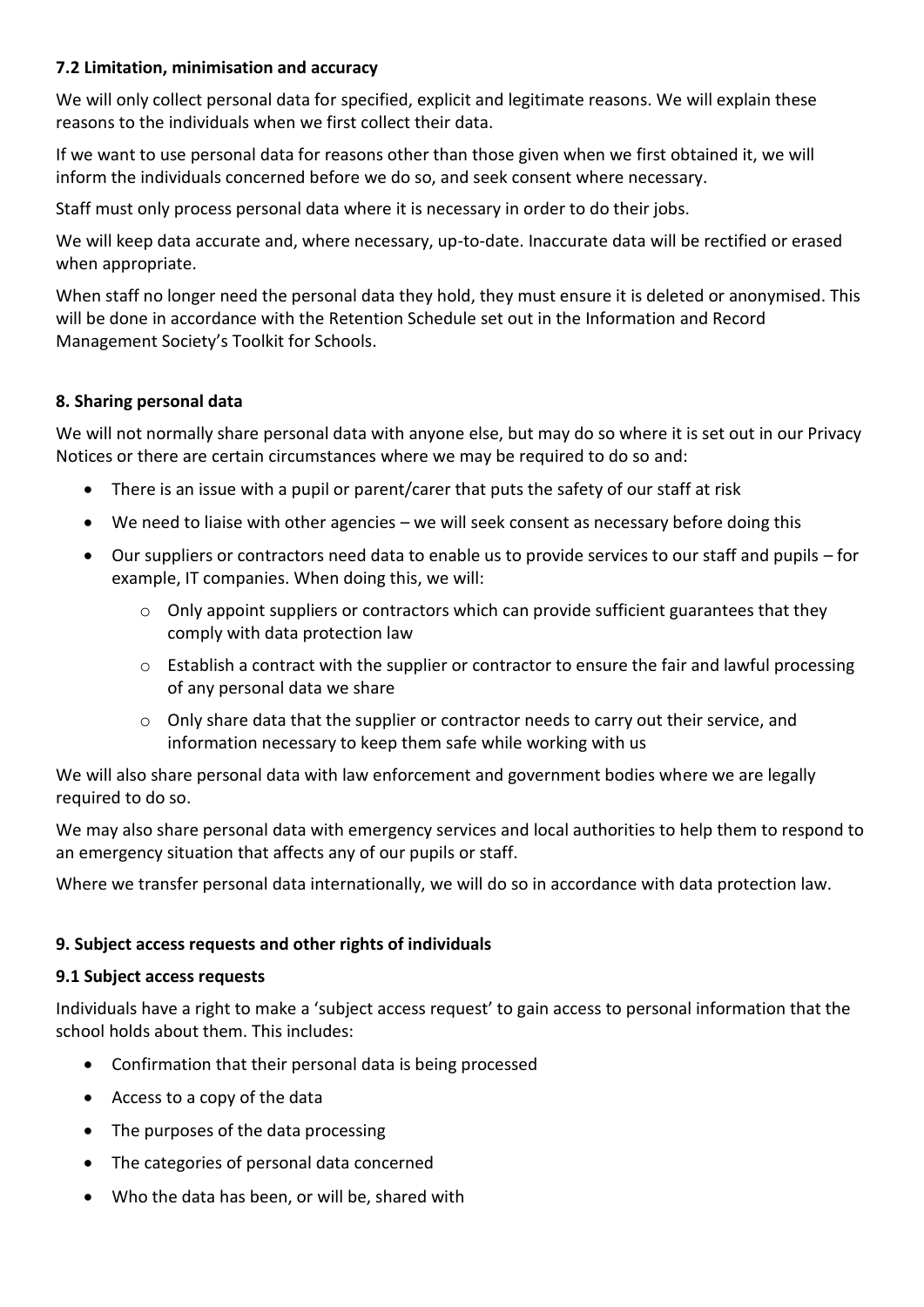- How long the data will be stored for, or if this isn't possible, the criteria used to determine this period
- Where relevant, the existence of the right to request rectification, erasure or restriction, or to object to such processing
- The right to lodge a complaint with the ICO or another supervisory authority
- The source of the data, if not the individual
- Whether any automated decision-making is being applied to their data, and what the significance and consequences of this might be for the individual
- The safeguards provided if the data is being transferred internationally

Subject access requests can be submitted in any form, but we may be able to respond to requests more quickly if they are made in writing and include:

- Name of individual
- Correspondence address
- Contact number and email address
- Details of the information requested

If staff receive a subject access request they must immediately forward it to Jennie Spenceley finance@williamwestley.cambs.sch.uk

# **9.2 Children and subject access requests**

Personal data about a child belongs to that child, and not the child's parents or carers. For a parent or carer to make a subject access request with respect to their child, the child must either be unable to understand their rights and the implications of a subject access request, or have given their consent.

Children below the age of 12 are generally not regarded to be mature enough to understand their rights and the implications of a subject access request. Therefore, most subject access requests from parents or carers of pupils at our school may be granted without the express permission of the pupil. This is not a rule and a pupil's ability to understand their rights will always be judged on a case-by-case basis.

# **9.3 Responding to subject access requests**

When responding to requests, we:

- May ask the individual to provide 2 forms of identification
- May contact the individual via phone to confirm the request was made
- Will respond without delay and within 1 month of receipt of the request
- Will provide the information free of charge
- May tell the individual we will comply within 3 months of receipt of the request, where a request is complex or numerous. We will inform the individual of this within 1 month, and explain why the extension is necessary

We will not disclose information for a variety of reasons, such as if it:

- Might cause serious harm to the physical or mental health of the pupil or another individual
- Would reveal that the child is being or has been abused, or is at risk of abuse, where the disclosure of that information would not be in the child's best interests
- Would include another person's personal data that we can't reasonably anonymise, and we don't have the other person's consent and it would be unreasonable to proceed without it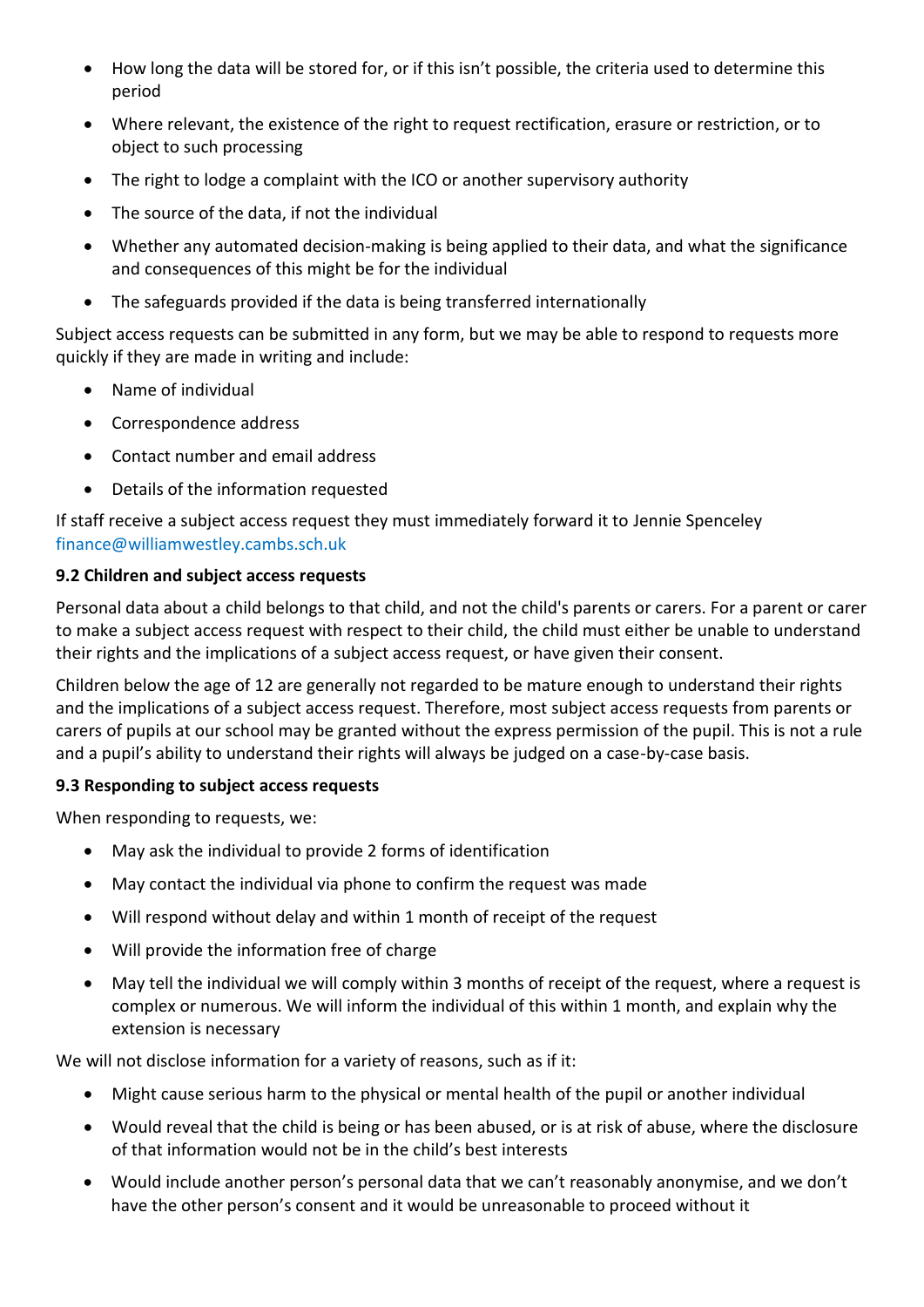• Is part of certain sensitive documents, such as those related to crime, immigration, legal proceedings or legal professional privilege, management forecasts, negotiations, confidential references, or exam scripts

If the request is unfounded or excessive, we may refuse to act on it, or charge a reasonable fee which takes into account administrative costs.

A request will be deemed to be unfounded or excessive if it is repetitive, or asks for further copies of the same information.

When we refuse a request, we will tell the individual why, and tell them they have the right to complain to the ICO or that they can seek to enforce their subject access right through the courts.

When a Subject Access Request is made details of the request will be placed in the individuals record and disposed of when the record is disposed of in accordance with the Retention Schedule set out in the Information and Record Management Society's Toolkit for Schools. This can be found [here](http://irms.org.uk/?page=schoolstoolkit&terms=%22toolkit+and+schools%22)

# **9.4 Other data protection rights of the individual**

In addition to the right to make a subject access request (see above), and to receive information when we are collecting their data about how we use and process it (see section 7), individuals also have the right to:

- Withdraw their consent to processing at any time
- Ask us to rectify, erase or restrict processing of their personal data, or object to the processing of it (in certain circumstances)
- Prevent use of their personal data for direct marketing
- Challenge processing which has been justified on the basis of public interest
- Object to decisions based solely on automated decision making or profiling (decisions taken with no human involvement, that might negatively affect them)
- Be notified of a data breach in certain circumstances
- Make a complaint to the ICO
- Ask for their personal data to be transferred to a third party in a structured, commonly used and machine-readable format (in certain circumstances)

Individuals should submit any request to exercise these rights to the the school's data protection representative in the first instance: Jennie Spenceley, finance@williamwestley.cambs.sch.uk. If staff receive such a request, they must immediately forward it to contact the school's data protection representative or the DPO.

# **10. Parental requests to see the educational record**

Parents, or those with parental responsibility, have a legal right to free access to their child's educational record (which includes most information about a pupil) within 15 school days of receipt of a written request.

If the request is for a copy of the educational record, the school may charge a fee to cover the cost of supplying it.

This right applies as long as the pupil concerned is aged under 18.

There are certain circumstances in which this right can be denied, such as if releasing the information might cause serious harm to the physical or mental health of the pupil or another individual, or if it would mean releasing exam marks before they are officially announced.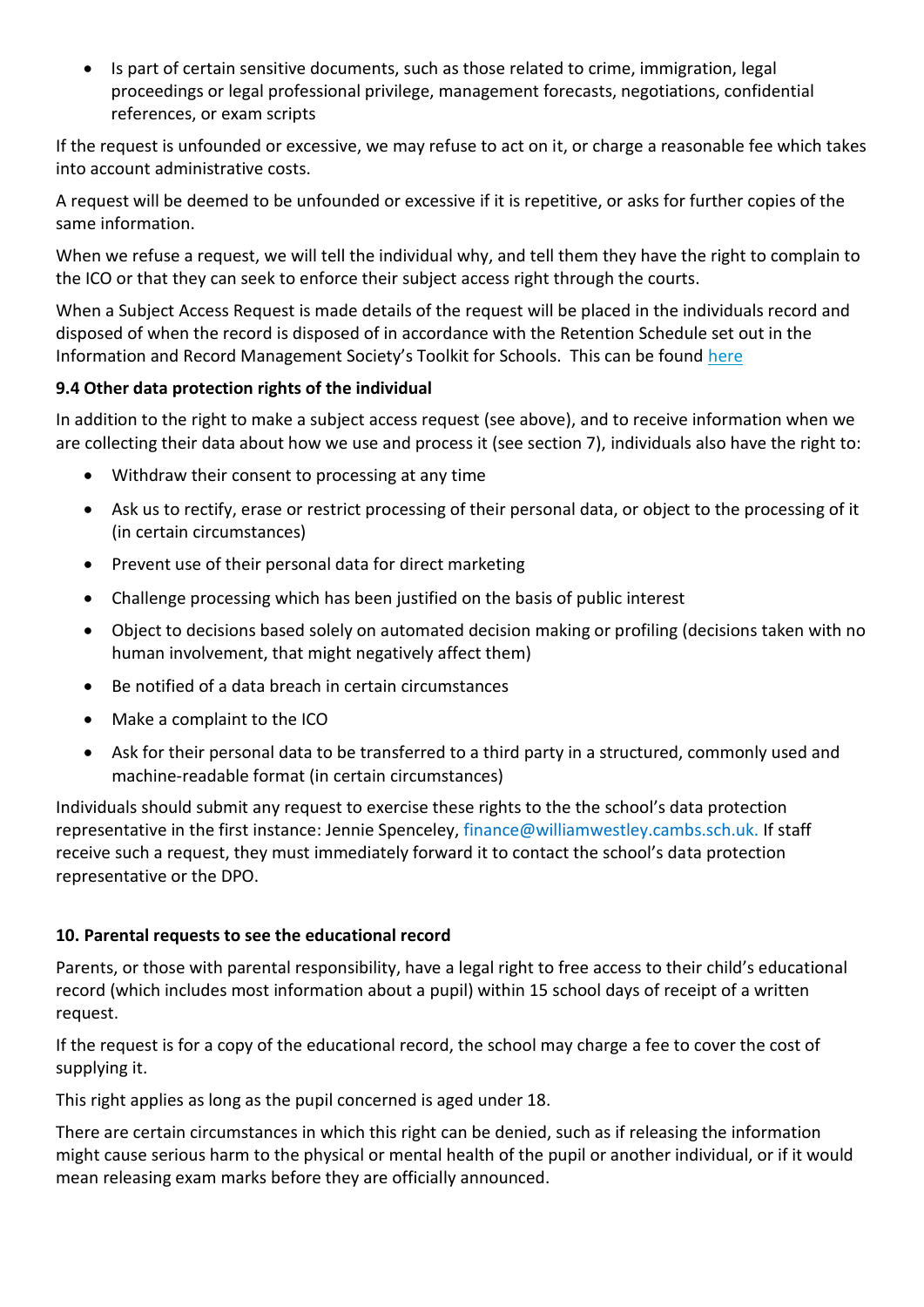# **11. Photographs and videos**

As part of our school activities, we may take photographs and record images of individuals within our school.

We will obtain written consent from parents/carers for photographs and videos to be taken of their child for communication, marketing and promotional materials. We will clearly explain how the photograph and/or video will be used to both the parent/carer and pupil.

Uses may include:

- Within school on notice boards and in school magazines, brochures, newsletters, etc.
- Outside of school by external agencies such as the school photographer, newspapers, campaigns
- Online on our school website or social media pages

Consent can be refused or withdrawn at any time. If consent is withdrawn, we will delete the digital photograph or video and not distribute it further. If consent is withdrawn after a photograph is used in a publication(s) we will continue to make use of the publication(s) incorporating the photograph but we will not use the photograph again and will remove it from the publication if it is re-printed

When using photographs and videos in this way we will not accompany them with any other personal information about the child, to ensure they cannot be identified.

Any photographs and videos taken by parents/carers at school events for their own personal use are not covered by data protection legislation. However, we will ask that photos or videos with other pupils are not shared publicly on social media for safeguarding reasons, unless all the relevant parents/carers have agreed to this.

# **12. Data protection by design and default**

We will put measures in place to show that we have integrated data protection into all of our data processing activities, including:

- Appointing a suitably qualified DPO, and ensuring they have the necessary resources to fulfil their duties and maintain their expert knowledge
- Only processing personal data that is necessary for each specific purpose of processing, and always in line with the data protection principles set out in relevant data protection law (see section 6)
- Completing privacy impact assessments where the school's processing of personal data presents a high risk to rights and freedoms of individuals, and when introducing new technologies (the DPO will advise on this process)
- Integrating data protection into internal documents including this policy, any related policies and privacy notices
- Regularly training members of staff on data protection law, this policy, any related policies and any other data protection matters; we will also keep a record of attendance
- Regularly conducting reviews and audits to test our privacy measures and make sure we are compliant
- Appropriate safeguards being put in place if we transfer any personal data outside of the European Economic Area (EEA), where different data protection laws will apply
- Maintaining records of our processing activities, including:
	- $\circ$  For the benefit of data subjects, making available the name and contact details of our school contact and DPO and all information we are required to share about how we use and process their personal data (via our privacy notices)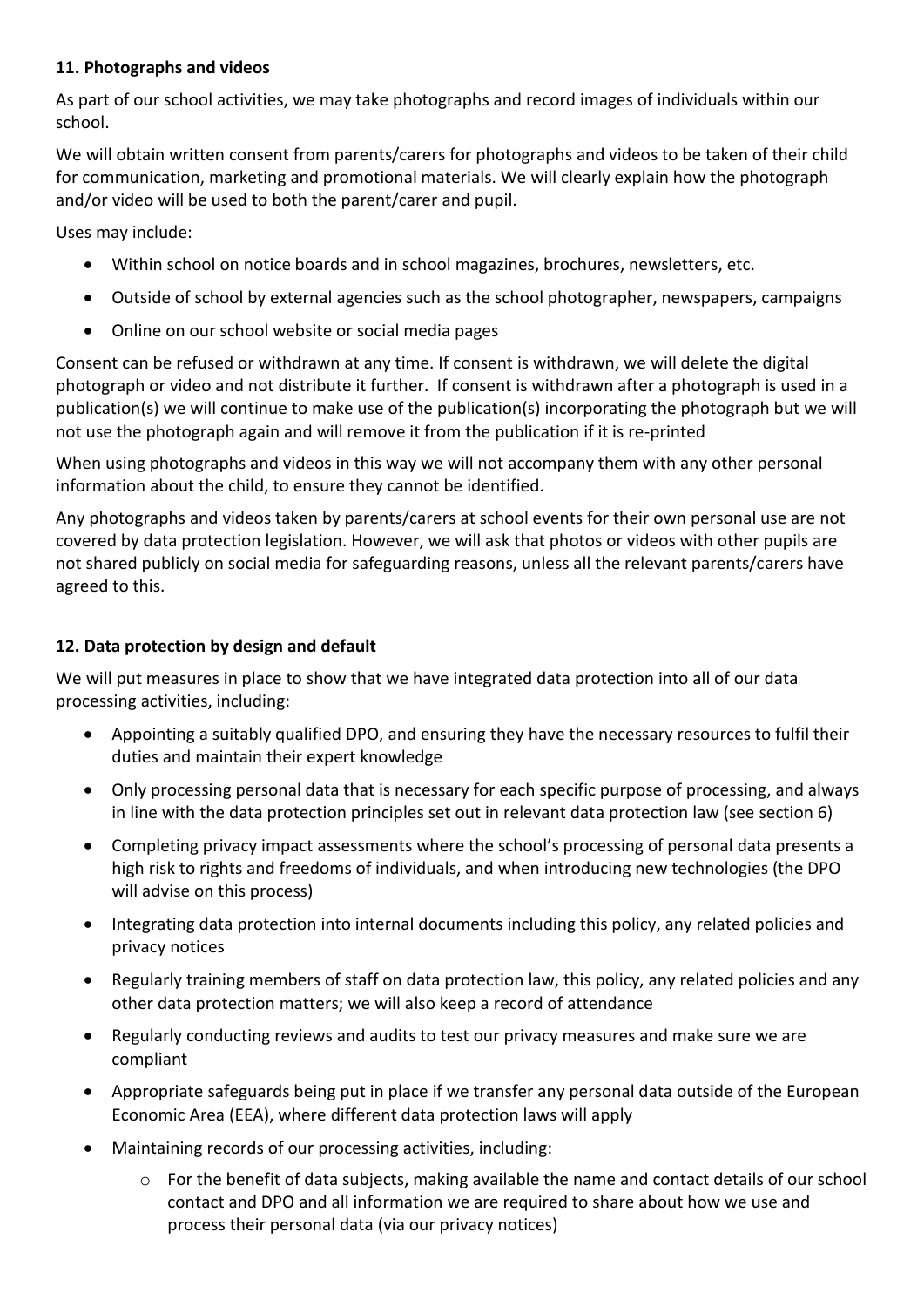o For all personal data that we hold, maintaining an internal record of the type of data, data subject, how and why we are using the data, any third-party recipients, how and why we are storing the data, retention periods and how we are keeping the data secure

# **13. Data security and storage of records**

We will protect personal data and keep it safe from unauthorised or unlawful access, alteration, processing or disclosure, and against accidental or unlawful loss, destruction or damage.

In particular:

- Paper-based records and portable electronic devices, such as laptops and hard drives that contain personal data are kept under lock and key when not in use
- Papers containing confidential personal data will not be left on office and classroom desks, on staffroom tables, pinned to notice/display boards, or left anywhere else where there is general access
- Passwords that are at least 8 characters long containing letters and numbers are used to access school computers, laptops and other electronic devices. Staff and pupils are reminded to change their passwords at regular intervals
- Encryption software is used to protect all portable devices and removable media, such as laptops and USB devices.
- Staff, pupils or governors who store personal information on their personal devices are expected to follow the same security procedures as for school-owned equipment (see our acceptable use policy)
- Where we need to share personal data with a third party, we carry out due diligence and take reasonable steps to ensure it is stored securely and adequately protected (see section 8)

# **14. Disposal of records**

Personal data that is no longer needed will be disposed of securely. Personal data that has become inaccurate or out of date will also be disposed of securely, where we cannot or do not need to rectify or update it.

For example, we will shred or incinerate paper-based records, and overwrite or delete electronic files. We may also use a third party to safely dispose of records on the school's behalf. If we do so, we will require the third party to provide sufficient guarantees that it complies with data protection law.

All data will be kept in accordance with the Retention Schedule set out in the Information and Record Management Society's Toolkit for Schools. This can be found [here](http://irms.org.uk/?page=schoolstoolkit&terms=%22toolkit+and+schools%22)

# **15. Personal data breaches**

The school will make all reasonable endeavours to ensure that there are no personal data breaches.

In the unlikely event of a suspected data breach, we will follow the procedure set out in appendix 1.

When appropriate, we will report the data breach to the ICO within 72 hours. Such breaches in a school context may include, but are not limited to:

- A non-anonymised dataset being published on the school website which shows the exam results of pupils eligible for the pupil premium
- Safeguarding information being made available to an unauthorised person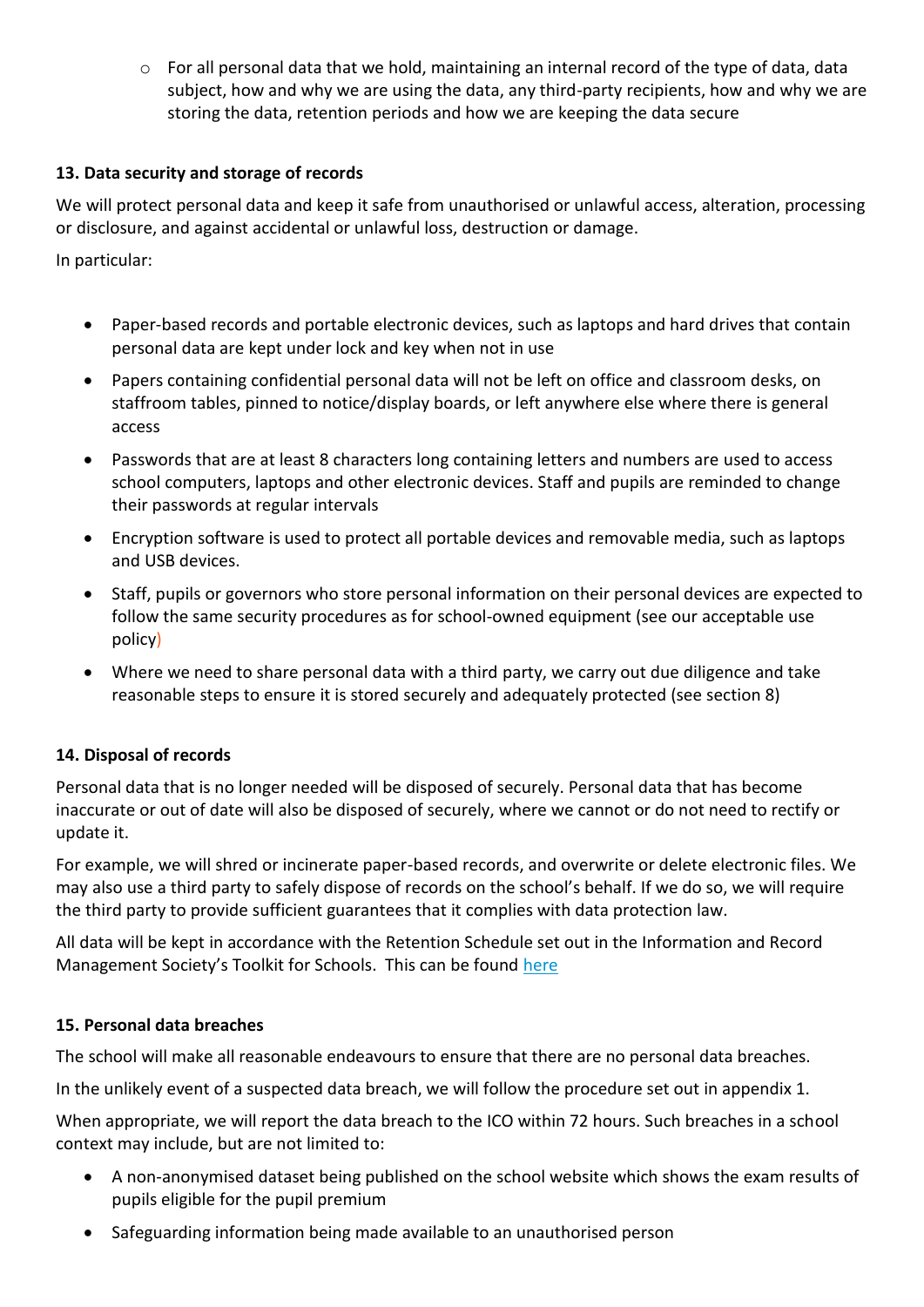The theft of a school laptop containing non-encrypted personal data about pupils

# **16. Training**

All staff and governors are provided with data protection training as part of their induction process.

Data protection will also form part of continuing professional development, where changes to legislation, guidance or the school's processes make it necessary.

#### **17. Monitoring arrangements**

The Headteacher and DPO are responsible for monitoring and reviewing this policy.

This policy will be reviewed at least **every 2 years** and shared with the full governing body.

## **18. Links with other policies**

This data protection policy is linked to our:

- **•** Freedom of information publication scheme
- Safeguarding and Child Protection Policy
- Acceptable Use Policy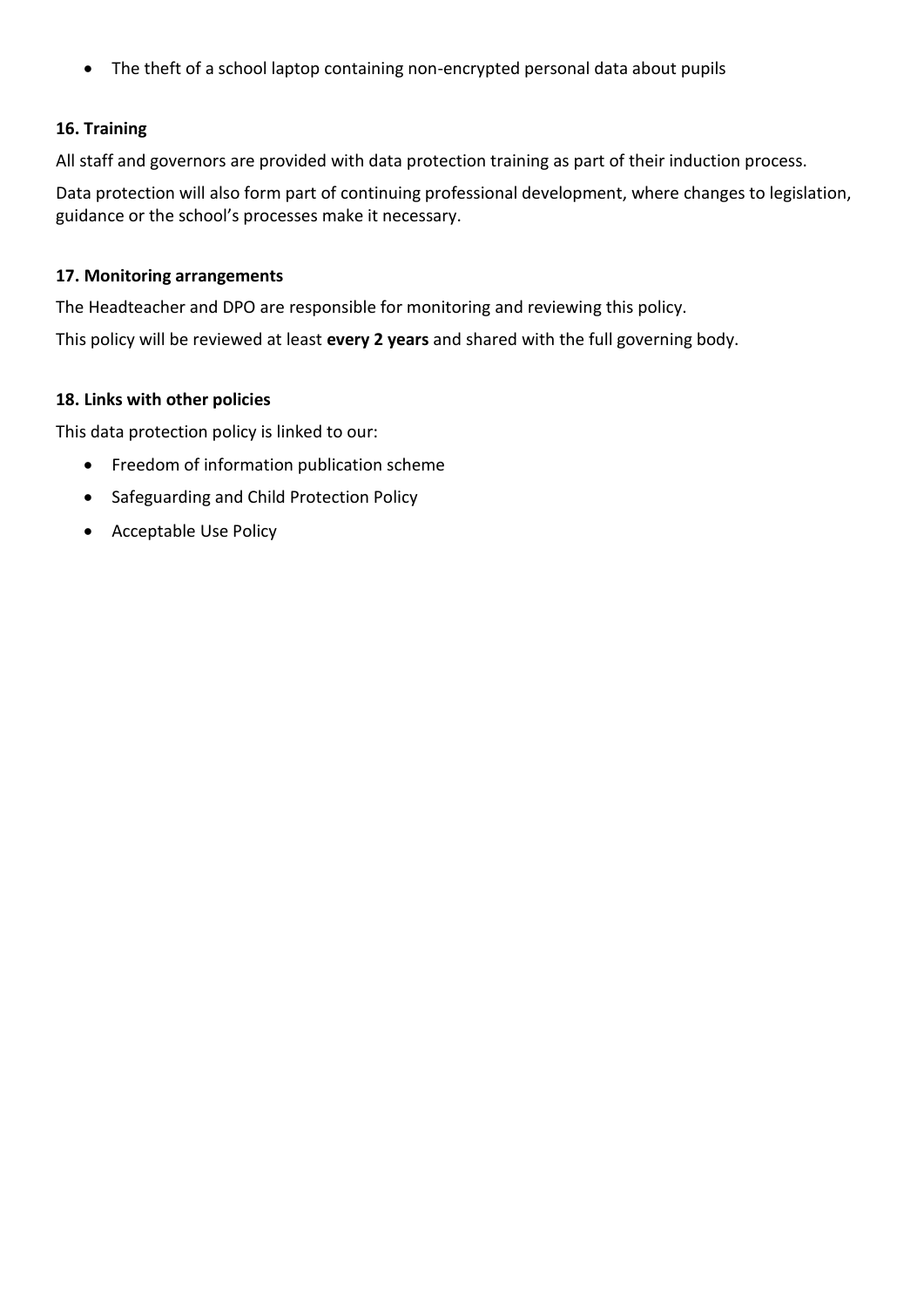# **Appendix 1: Personal data breach procedure**

This procedure is based on [guidance on personal data breaches](https://ico.org.uk/for-organisations/guide-to-the-general-data-protection-regulation-gdpr/personal-data-breaches/) produced by the ICO.

- On finding or causing a breach, or potential breach, the staff member or data processor must immediately notify the school's data protection representative Lisa Dennis or the DPO
- The school's data protection representative and DPO will investigate the report, and determine whether a breach has occurred. To decide, they will consider whether personal data has been accidentally or unlawfully:
	- o Lost
	- o Stolen
	- o Destroyed
	- o Altered
	- o Disclosed or made available where it should not have been
	- o Made available to unauthorised people
- The school's data protection representative and DPO will alert the headteacher and the chair of governors
- The school's data protection representative and the DPO will make all reasonable efforts to contain and minimise the impact of the breach, assisted by relevant staff members or data processors where necessary. (Actions relevant to specific data types are set out at the end of this procedure)
- The DPO will assess the potential consequences, based on how serious they are, and how likely they are to happen
- The DPO will work out whether the breach must be reported to the ICO. This must be judged on a case-by-case basis. To decide, the DPO will consider whether the breach is likely to negatively affect people's rights and freedoms, and cause them any physical, material or non-material damage (e.g. emotional distress), including through:
	- o Loss of control over their data
	- o Discrimination
	- o Identify theft or fraud
	- o Financial loss
	- o Unauthorised reversal of pseudonymisation (for example, key-coding)
	- o Damage to reputation
	- o Loss of confidentiality
	- $\circ$  Any other significant economic or social disadvantage to the individual(s) concerned

If it's likely that there will be a risk to people's rights and freedoms, the DPO must notify the ICO.

- The school's data protection representative and DPO will document the decision (either way), in case it is challenged at a later date by the ICO or an individual affected by the breach. Documented decisions are stored on the school's computer network.
- Where the ICO must be notified, the DPO will do this via the ['report a breach' page of the ICO](https://ico.org.uk/for-organisations/report-a-breach/)  [website,](https://ico.org.uk/for-organisations/report-a-breach/) or through their breach report line (0303 123 1113), within 72 hours. As required, the DPO will set out:
	- o A description of the nature of the personal data breach including, where possible:
		- The categories and approximate number of individuals concerned